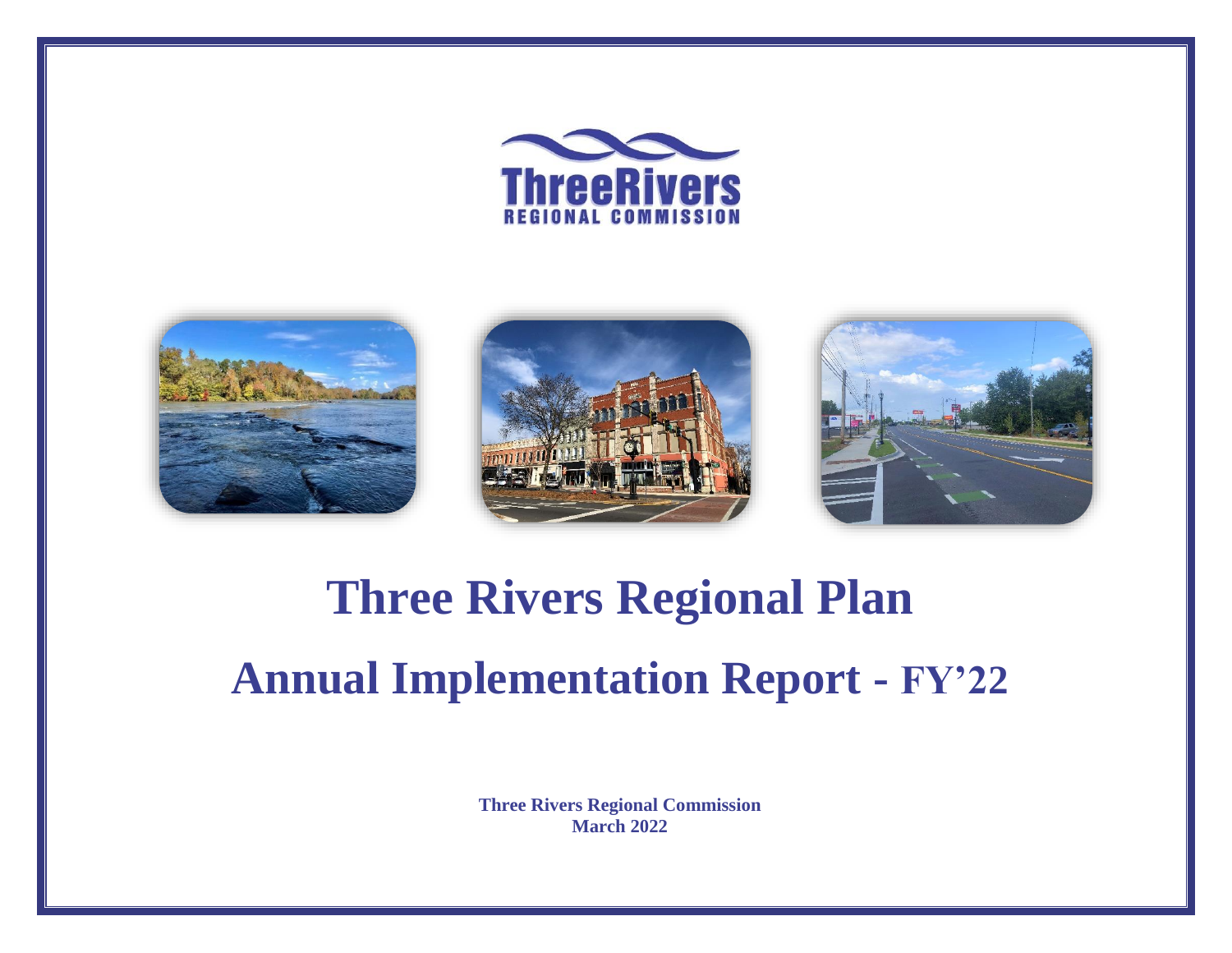| <b>Priority</b>                                                                                          | <b>Strategy</b>                                                                                                        | <b>Action</b><br><b>Partners</b>                                                                                                                          |                                         | <b>Short-Term</b><br>$(1-5$ yrs) | <b>Long-Term</b><br>$(6-10 \text{ yrs})$ |
|----------------------------------------------------------------------------------------------------------|------------------------------------------------------------------------------------------------------------------------|-----------------------------------------------------------------------------------------------------------------------------------------------------------|-----------------------------------------|----------------------------------|------------------------------------------|
|                                                                                                          | Advocate for and<br>support the expansion of<br>telecommunications                                                     | Assist local governments with<br>incorporation of a broadband<br>component in their comprehensive<br>plan updates in 2019, 2020, 2021,<br>2022, and 2023. | Local<br>Governments,<br>DCA, USDA      | \$2,000 per year                 |                                          |
| There is a priority need for<br>the expansion of<br>broadband to serve rural<br>communities.             | technology<br>infrastructure and<br>broadband capability                                                               | <b>Utilize TRRC Broadband</b><br>Task Force,                                                                                                              | RC Council, Local<br><b>Governments</b> | \$5,000<br>per year              |                                          |
|                                                                                                          | and access within the<br>Region.                                                                                       | <b>Assist local governments</b><br>with identifying funding and<br>other partnerships for the<br>expansion of broadband.                                  | RC, Local<br>Governments, DCA           | Staff time                       |                                          |
| There is a high priority                                                                                 | Support local<br>government efforts to                                                                                 | Hold a TSPLOST workshop in the<br>TRRC region in 2020 to educate the<br>local governments and citizens on<br>the importance of TSPLOST.                   | RC, GDOT                                | \$3,000                          |                                          |
| need for improving<br>transportation<br>infrastructure, safety and<br>mobility throughout the<br>region. | improve the built<br>environment and<br>sustainable development<br>through project planning<br>and funding assistance. | <b>Hold two Complete Streets</b><br>workshops per year in 2019, 2020,<br>2021, 2022, and 2023.                                                            | RC, GDOT                                | \$1,000                          |                                          |
|                                                                                                          |                                                                                                                        | RC, GDOT, Local<br><b>Complete Transit Plans for Troup</b><br>\$30,000<br>Governments<br>and Carroll Counties.                                            |                                         |                                  |                                          |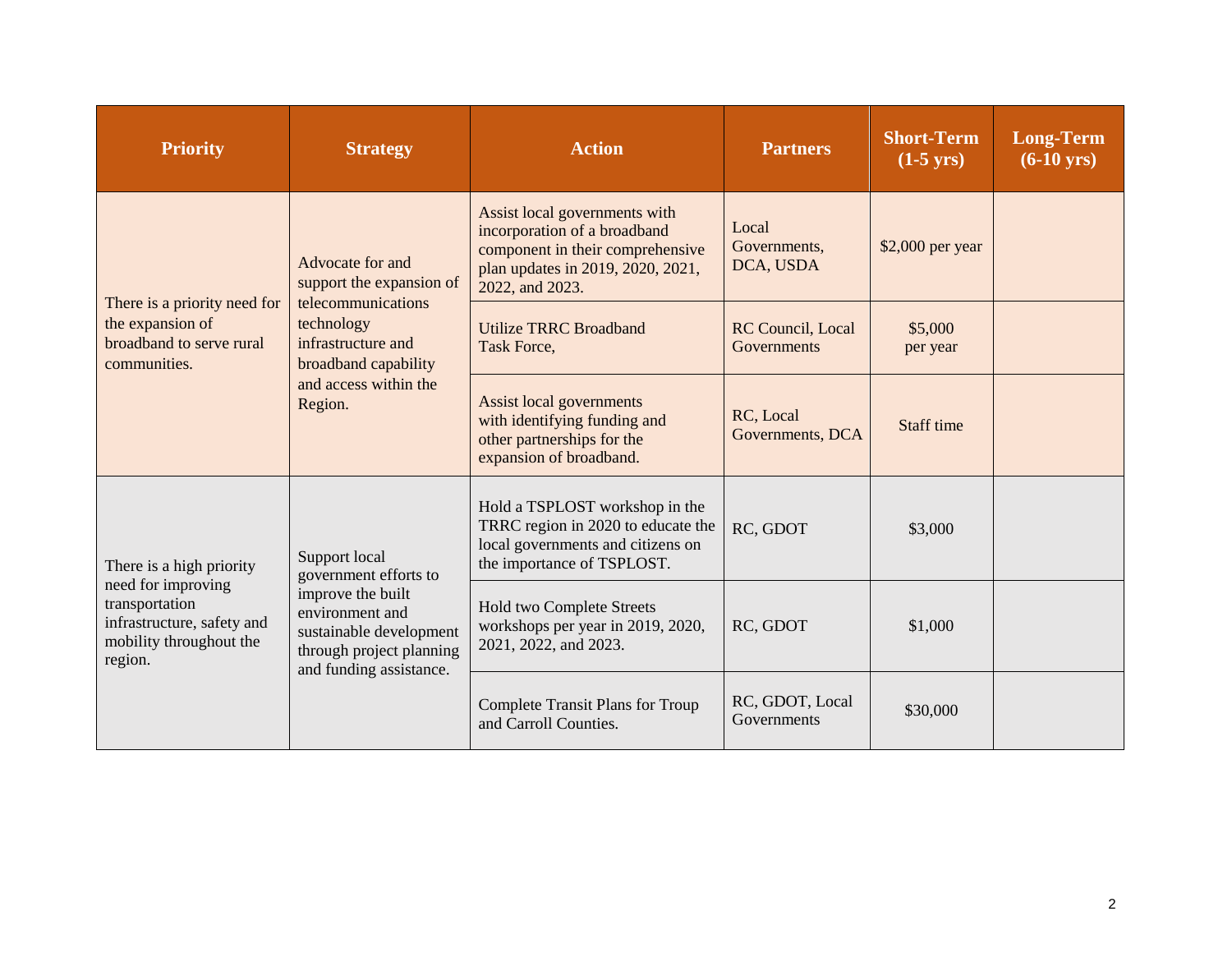| <b>Priority</b>                                                                                                                                                        | <b>Strategy</b>                                                                                                                                                                                    | <b>Action</b>                                                                                                                                              | <b>Partners</b>                   | <b>Short-Term</b><br>$(1-5$ yrs) | <b>Long-Term</b><br>$(6-10 \text{ yrs})$ |
|------------------------------------------------------------------------------------------------------------------------------------------------------------------------|----------------------------------------------------------------------------------------------------------------------------------------------------------------------------------------------------|------------------------------------------------------------------------------------------------------------------------------------------------------------|-----------------------------------|----------------------------------|------------------------------------------|
| This is a high priority<br>need to improve education<br>and workforce skills in our<br>Region.                                                                         | <b>Utilize existing</b><br>programs and support<br>efforts to enhance<br>workforce development<br>and job skills<br>improvements and to<br>further educational<br>attainment within the<br>Region. | Assist the City of Lagrange with a<br><b>CDBG</b> project to improve<br>workforce skills in the Whitesville<br>Road target area.                           | RC, EDA, DCA,<br>private partners | <b>Staff time</b>                | <b>Staff Time</b>                        |
| There is a need to protect<br>historic structures and<br>cultural and natural<br>resources for the<br>preservation of our<br>regional identity and the<br>environment. | Seek to protect historic<br>resources of the region<br>and promote adaptive<br>reuse when possible.                                                                                                | Attend preservation related<br>trainings including the Georgia<br><b>State Historic Preservation</b><br>Conference in 2019, 2020, 2021,<br>2022, and 2023. | RC, HPD, Local<br>Governments     | \$500 per year                   |                                          |
|                                                                                                                                                                        |                                                                                                                                                                                                    | Provide technical assistance and<br>support to the regional historic<br>preservation commissions.                                                          | RC, HPD, Local<br>Governments     | \$3,500                          |                                          |
|                                                                                                                                                                        |                                                                                                                                                                                                    | Assist the City of Griffin with the<br>updates of the Downtown Urban<br>Redevelopment Plan and the North<br>Hill Street Redevelopment Plan in<br>2022.     | RC, Local<br>Government           | \$25,000 each                    |                                          |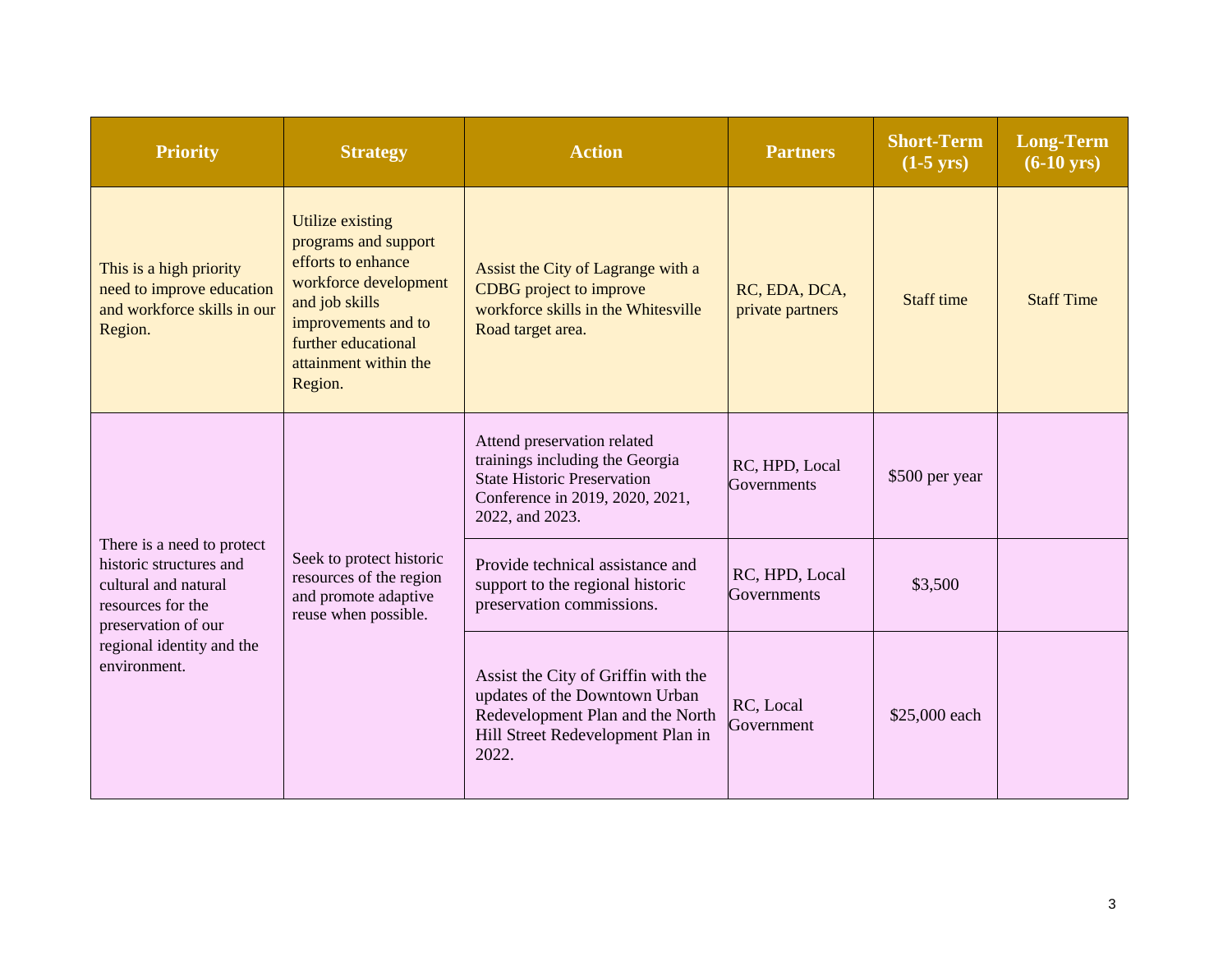| <b>Priority</b>                                                                                                                                                | <b>Strategy</b>                                                                                                            | <b>Action</b>                                                                                                                                                                                 | <b>Partners</b>               | <b>Short-Term</b><br>$(1-5$ yrs) | <b>Long-Term</b><br>$(6-10 \text{ yrs})$ |
|----------------------------------------------------------------------------------------------------------------------------------------------------------------|----------------------------------------------------------------------------------------------------------------------------|-----------------------------------------------------------------------------------------------------------------------------------------------------------------------------------------------|-------------------------------|----------------------------------|------------------------------------------|
| There is a need for a<br>regional approach to<br>economic development<br>and a need to identify<br>regional marketing<br>strategies that target our<br>assets. |                                                                                                                            | Complete an annual update of the<br>CEDS in 2019, 2020, 2021, 2022,<br>and 2023.                                                                                                              | <b>EDA</b>                    | \$40,000<br>per year             | \$95,000<br>per year                     |
|                                                                                                                                                                |                                                                                                                            | Complete the Comprehensive Plans<br>for the Carroll County cities of<br>Mount Zion, Roopville, and Temple<br>in 2022-2023.                                                                    | DCA, RC, Local<br>Governments | \$70,000                         |                                          |
|                                                                                                                                                                | Develop, promote, and<br>support efforts and<br>strategies to improve                                                      | Complete the Joint<br>Comprehensive Plan for<br>Meriwether County and the<br>Cities of Gay, Greenville, Lone<br>Oak, Luthersville, Manchester,<br>Warm Springs, and Woodbury in<br>2022-2023. | DCA, RC, Local<br>Governments | \$70,000                         |                                          |
|                                                                                                                                                                | regional identity,<br>regional collaboration,<br>and regional marketing<br>and tourism. Ensure that<br>local comprehensive | Complete the Comprehensive<br>Plans for the Butts County cities<br>of Flovilla, Jackson, and<br>Jenkinsburg in 2022-2023.                                                                     | DCA, RC, Local<br>Governments | \$70,000                         |                                          |
|                                                                                                                                                                | plan updates include<br>these strategies.                                                                                  | Complete the Joint Comprehensive<br>Plan update for Pike County and the<br>Cities of Concord, Meansville,<br>Molena, Williamson, and Zebulon.                                                 | DCA, RC, Local<br>Governments | \$70,000                         |                                          |
|                                                                                                                                                                |                                                                                                                            | Complete the Joint Comprehensive<br>Plan for Upson County and the<br>Cities of Thomaston and Yatesville<br>in 2022-2023.                                                                      | DCA, RC, Local<br>Governments | \$70,000                         |                                          |
|                                                                                                                                                                |                                                                                                                            | Create a regional tourism story-<br>map.                                                                                                                                                      | RC, GDEcD                     | <b>Staff Time</b>                | <b>Staff Time</b>                        |
|                                                                                                                                                                |                                                                                                                            | Update Regional Plan.                                                                                                                                                                         | DCA, RC, Local<br>Governments | \$20,000                         |                                          |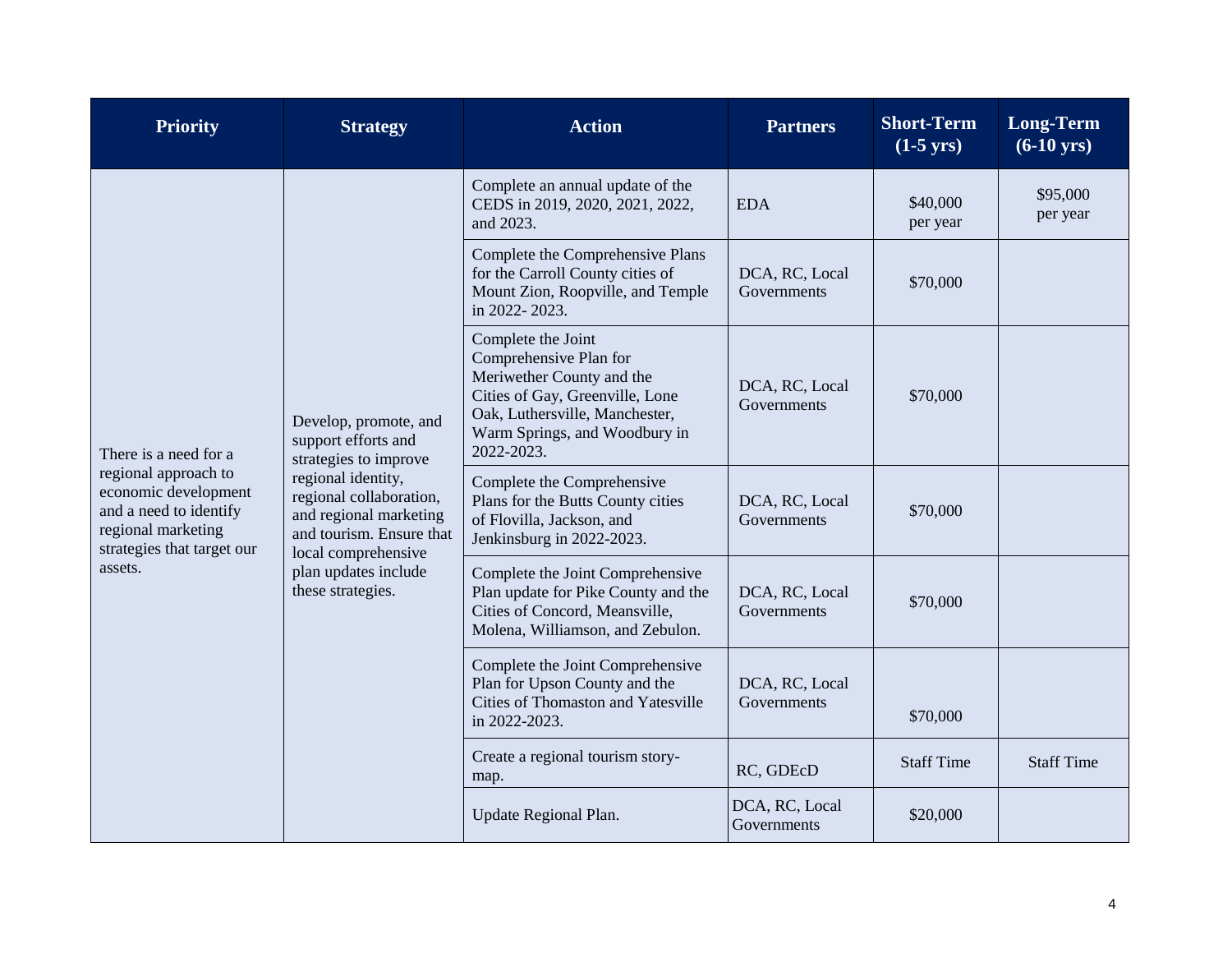| <b>Priority</b>                                                                                                | <b>Strategy</b>                                                                                                                                                         | <b>Action</b>                                                                                                                                                                                 | <b>Partners</b>              | Short-<br>Term $(1-$<br>$5 \text{ vrs}$ | <b>Long-Term</b><br>$(6-10 \text{ yrs})$ |
|----------------------------------------------------------------------------------------------------------------|-------------------------------------------------------------------------------------------------------------------------------------------------------------------------|-----------------------------------------------------------------------------------------------------------------------------------------------------------------------------------------------|------------------------------|-----------------------------------------|------------------------------------------|
| There is a high priority need<br>for quality workforce,<br>special needs, and senior<br>housing in our region. | Educate communities of<br>the need for improved<br>housing and the<br>development of<br>sustainable housing<br>initiatives.                                             | Include the need for quality<br>workforce, special needs and senior<br>RC, Local<br>housing in the local comprehensive<br>Governments<br>plan updates in 2019, 2020, 2021,<br>2022, and 2023. |                              | <b>Staff</b><br>Time                    |                                          |
| There is a need for better<br>coordination among<br>governments in our region<br>in all areas of planning.     | Serve as an identifier<br>and monitor of regional<br>issues and opportunities<br>while developing<br>sustainable solutions<br>and/or strategies for goal<br>attainment. | Hold a bi-annual TRRC Regional<br>Issues Forum in 2022-2023.                                                                                                                                  | RC, Local<br>Governments     | \$2,000                                 |                                          |
| There is a need to improve<br>community facilities such<br>as water and sewer<br>infrastructure.               | Identify funding to<br>support infrastructure<br>expansion.                                                                                                             | Hold a bi-annual TRRC Regional<br>Infrastructure Grant & Loan<br>Workshop 2022.                                                                                                               | RC, EDA, GEFA,<br><b>ARC</b> | \$2,000                                 |                                          |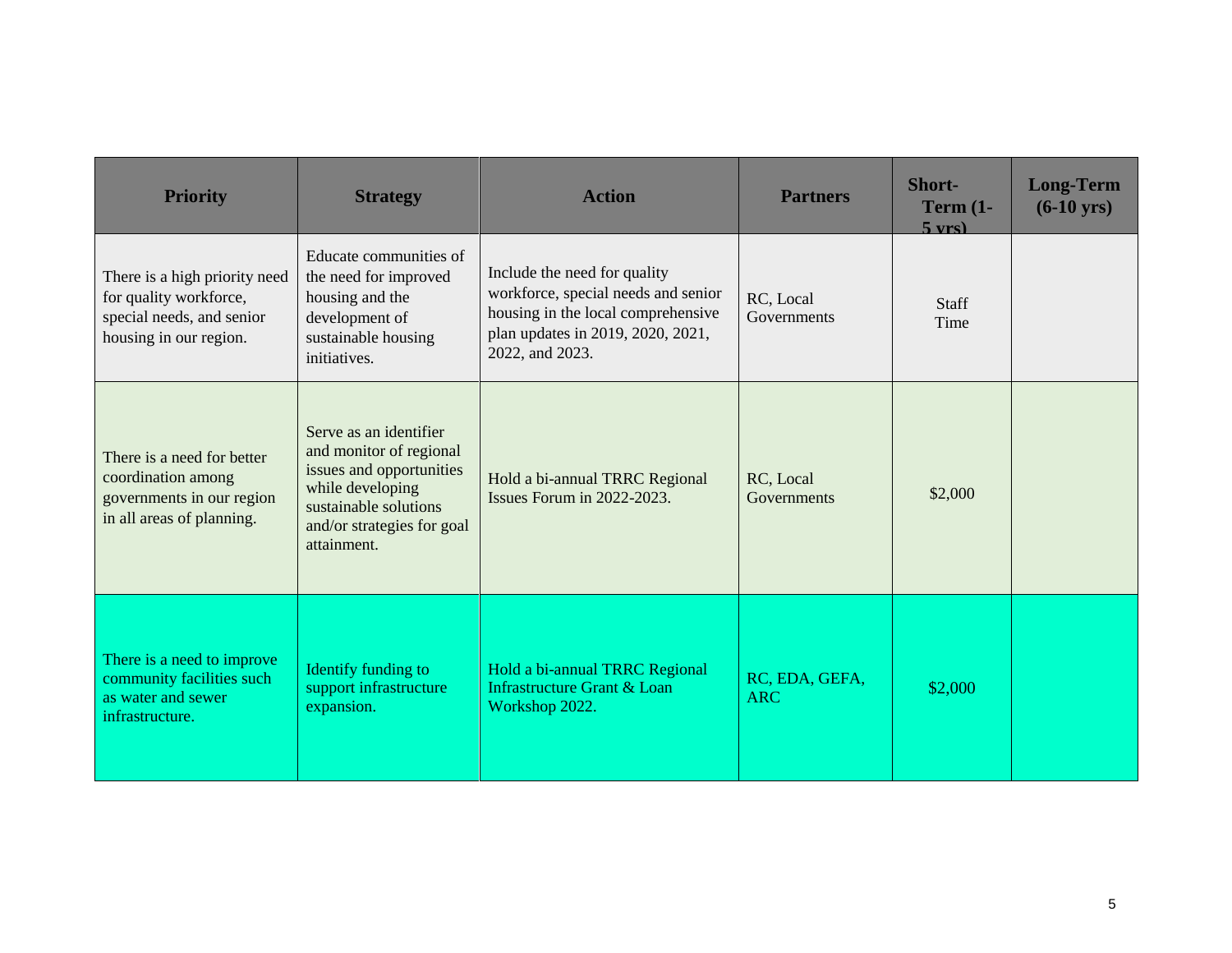## TRRC REGIONAL WORK PROGRAM 2019-2023 REPORT OF ACCOMPLISHMENTS- 2022

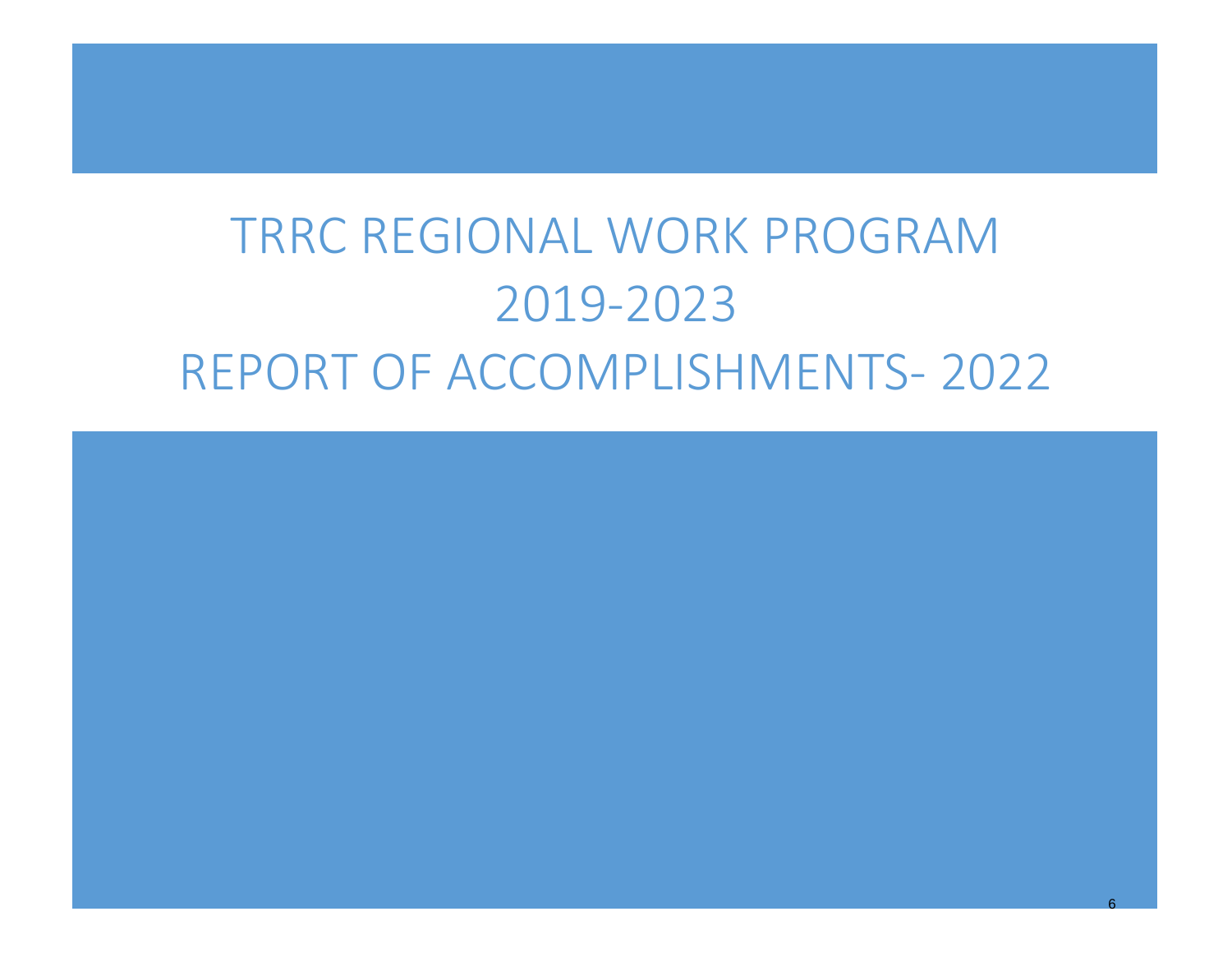| <b>Priority</b>                                                                                                                      | <b>Strategy</b>                                                                                           | <b>Action</b>                                                                                                                                             | <b>Partners</b>                    | <b>Short-Term</b><br>$(1-5$ yrs) | <b>Long-Term</b><br>$(6-10 \text{ yrs})$ | <b>Status</b>                             |
|--------------------------------------------------------------------------------------------------------------------------------------|-----------------------------------------------------------------------------------------------------------|-----------------------------------------------------------------------------------------------------------------------------------------------------------|------------------------------------|----------------------------------|------------------------------------------|-------------------------------------------|
| There is a priority need for<br>the expansion of<br>broadband to serve rural<br>communities.                                         | Advocate for and<br>support the expansion of<br>telecommunications                                        | Assist local governments with<br>incorporation of a broadband<br>component in their comprehensive<br>plan updates in 2019, 2020, 2021,<br>2022, and 2023. | Local<br>Governments,<br>DCA, USDA | \$2,000 per year                 |                                          | Underway                                  |
|                                                                                                                                      | technology<br>infrastructure and<br>broadband capability<br>and access within the                         | Form a TRRC Broadband<br>Committee                                                                                                                        | RC Council, Local<br>Governments   | \$5,000<br>per year              |                                          | Completed                                 |
|                                                                                                                                      | Region.                                                                                                   | <b>Assist Meriwether County in</b><br>obtaining Broadband Ready<br>Designation by 2020.                                                                   | GDOT, Private                      | <b>Staff Time</b>                | <b>Staff Time</b>                        | Completed                                 |
| There is a high priority<br>need for improving<br>transportation<br>infrastructure, safety and<br>mobility throughout the<br>region. |                                                                                                           | Hold a TSPLOT workshop in the<br>TRRC region in 2020 to educate the<br>local governments and citizens on<br>the importance of TSPLOST.                    | RC, GDOT                           | \$3,000                          |                                          | Completed                                 |
|                                                                                                                                      | Support local<br>government efforts to<br>improve the built<br>environment and<br>sustainable development | <b>Hold two Complete Streets</b><br>workshops per year in 2019, 2020,<br>2021, 2022, and 2023.                                                            | RC, GDOT                           | \$1,000                          |                                          | Underway                                  |
|                                                                                                                                      | through project planning<br>and funding assistance.                                                       | Conduct a feasibility study for the<br>Import-Export Highway to support<br>increased east-west connectivity.                                              | <b>GDOT</b>                        | \$10,000                         |                                          | Dropped.<br>Not a<br>priority<br>project. |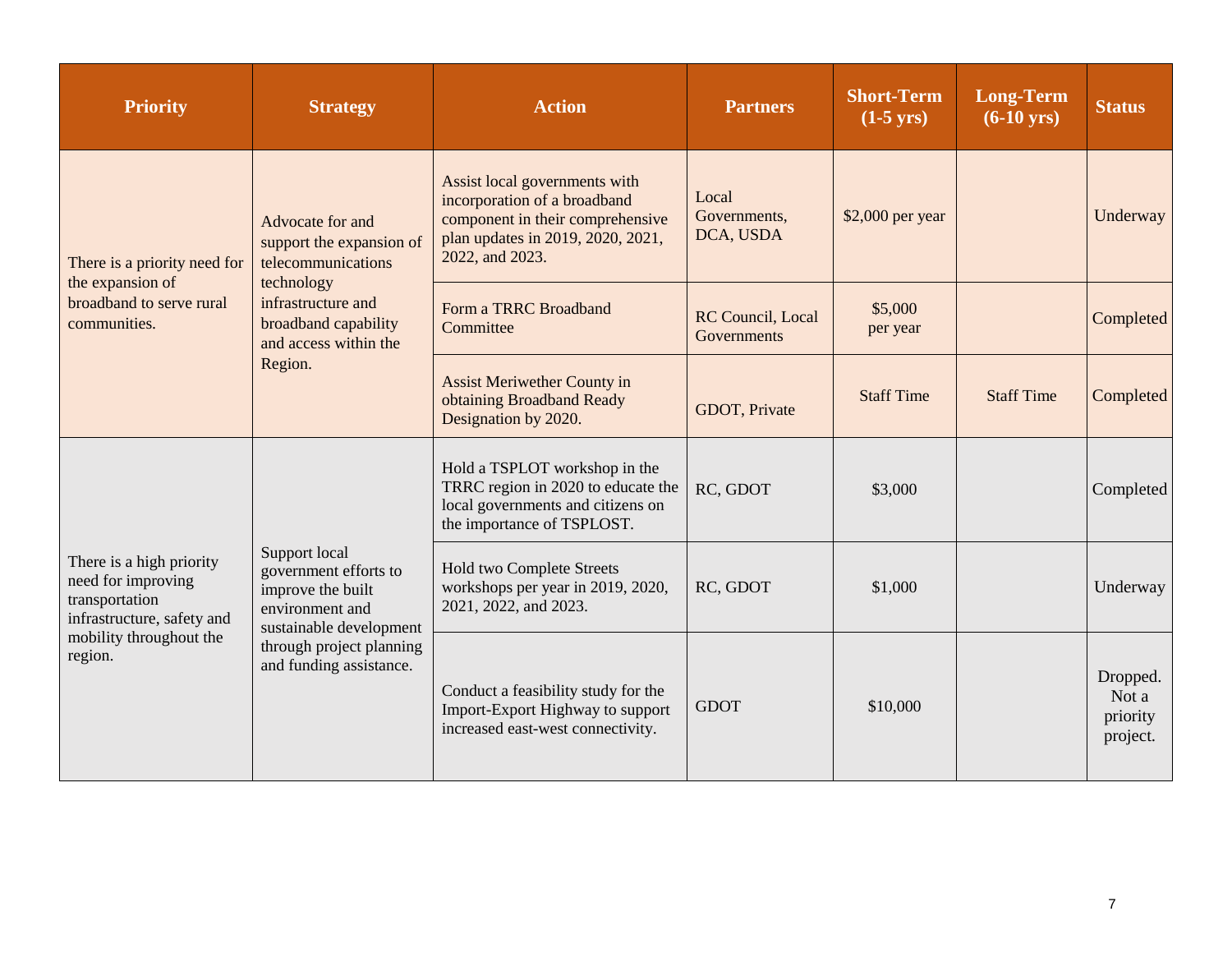| <b>Priority</b>                                                                                                                                                        | <b>Strategy</b>                                                                                                                                                                                    | <b>Action</b>                                                                                                                    | <b>Partners</b>                   | <b>Short-Term</b><br>$(1-5$ yrs) | <b>Long-Term</b><br>$(6-10 \text{ yrs})$ | <b>Status</b> |
|------------------------------------------------------------------------------------------------------------------------------------------------------------------------|----------------------------------------------------------------------------------------------------------------------------------------------------------------------------------------------------|----------------------------------------------------------------------------------------------------------------------------------|-----------------------------------|----------------------------------|------------------------------------------|---------------|
| This is a high priority<br>need to improve education<br>and workforce skills in our<br>Region.                                                                         | <b>Utilize existing</b><br>programs and support<br>efforts to enhance<br>workforce development<br>and job skills<br>improvements and to<br>further educational<br>attainment within the<br>Region. | Assist the City of Lagrange with a<br><b>CDBG</b> project to improve<br>workforce skills in the Whitesville<br>Road target area. | RC, EDA, DCA,<br>private partners | <b>Staff time</b>                | <b>Staff Time</b>                        | Underway      |
| There is a need to protect<br>historic structures and<br>cultural and natural<br>resources for the<br>preservation of our<br>regional identity and the<br>environment. | Seek to protect historic<br>resources of the region<br>and promote adaptive<br>reuse when possible.                                                                                                | Attend the Georgia State Historic<br>Preservation Conference in 2019,<br>2020, 2021, 2022, and 2023.                             | RC, HPD, Local<br>Governments     | \$500<br>per year                |                                          | Underway      |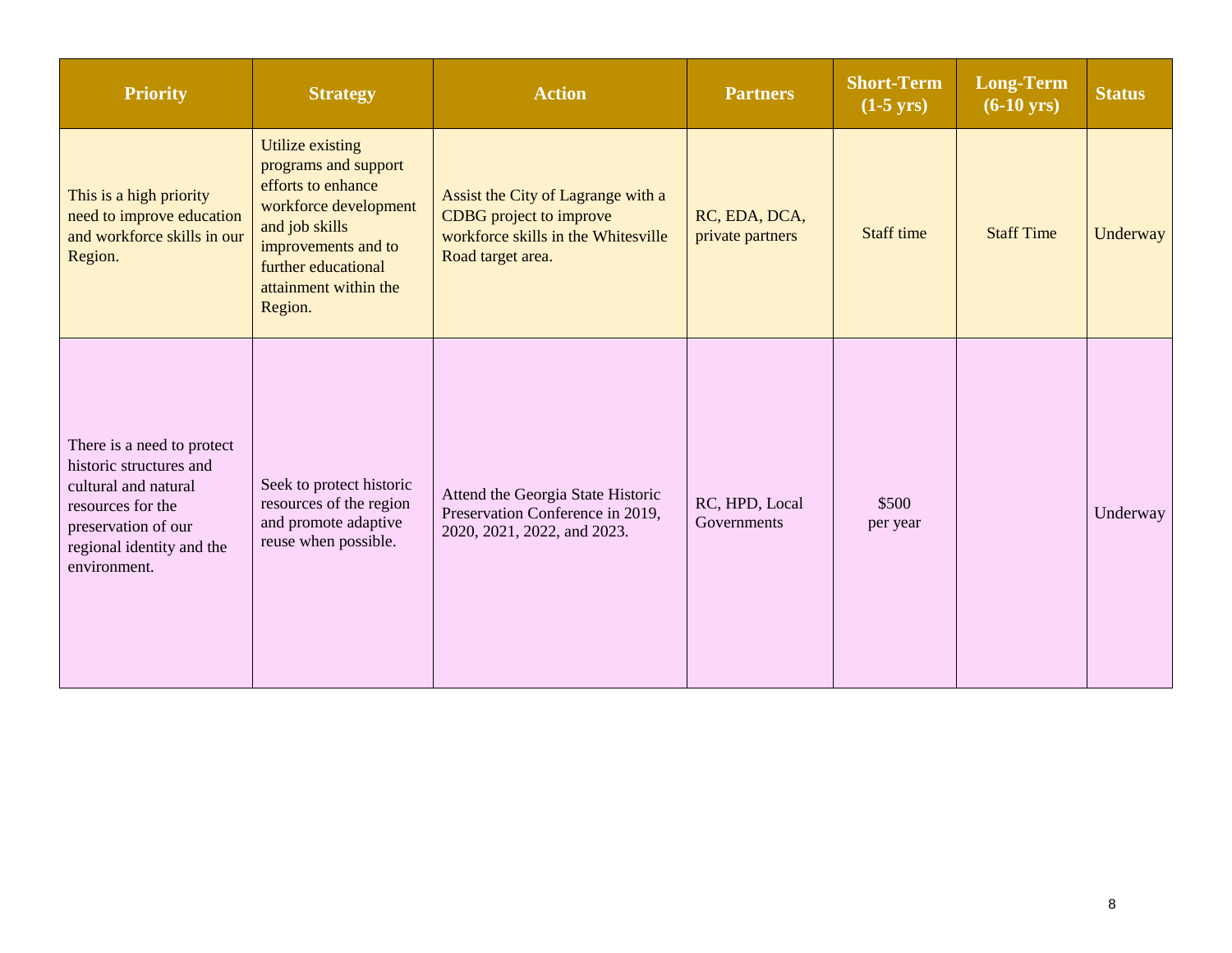| <b>Priority</b>                                                                                                                                                | <b>Strategy</b>                                                                                                                                   | <b>Action</b>                                                                                                                                                                | <b>Partners</b>         | <b>Short-Term</b><br>$(1-5$ yrs) | <b>Long-Term</b><br>$(6-10 \text{ yrs})$ | <b>Status</b> |
|----------------------------------------------------------------------------------------------------------------------------------------------------------------|---------------------------------------------------------------------------------------------------------------------------------------------------|------------------------------------------------------------------------------------------------------------------------------------------------------------------------------|-------------------------|----------------------------------|------------------------------------------|---------------|
| There is a need for a<br>regional approach to<br>economic development<br>and a need to identify<br>regional marketing<br>strategies that target our<br>assets. |                                                                                                                                                   | Complete an annual update of the<br>CEDS in 2019, 2020, 2021,<br>2022, and 2023.                                                                                             | <b>EDA</b>              | \$40,000 per<br>year             | \$95,000per<br>year                      | Underway      |
|                                                                                                                                                                |                                                                                                                                                   | Complete the updates to<br>Comprehensive Plans for Troup<br>County, Lagrange, Hogansville, and<br>West Point during 2019-2020.                                               | Local<br>Governments    | \$70,000                         |                                          | Completed     |
|                                                                                                                                                                | Develop, promote, and<br>support efforts and<br>strategies to improve<br>regional identity,                                                       | Complete the updates to the<br>Comprehensive Plans for<br>Grantville, Haralson, Moreland,<br>Senoia, Sharpsburg, and Turin<br>during 2020-2021.                              | Local<br>Governments    | \$70,000                         |                                          | Completed     |
|                                                                                                                                                                | regional collaboration,<br>and regional marketing<br>and tourism. Ensure that<br>local comprehensive<br>plan updates include<br>these strategies. | Complete the updates to the Joint<br>Comprehensive Plan for Heard<br>County, Centralhatchee, Franklin,<br>and Ephesus for 2021-2022 and for<br>Butts County in 2021-2022.    | Local<br>Governments    | \$70,000                         |                                          | Complete      |
|                                                                                                                                                                |                                                                                                                                                   | Complete the updates to the Joint<br>Comprehensive Plans for<br>Meriwether and Upson Counties<br>in 2022-2023 and for Mount Zion,<br>Roopville, and Temple in 2022-<br>2023. | <b>Local Government</b> | \$70,000                         |                                          | Underway      |
|                                                                                                                                                                |                                                                                                                                                   | Create a regional tourism story-<br>map.                                                                                                                                     | RC, GDEcD               | <b>Staff Time</b>                | <b>Staff Time</b>                        | Underway      |
|                                                                                                                                                                |                                                                                                                                                   | Compile individual jurisdictional<br>statistical snapshots and radial data.                                                                                                  | DCA, RC, ESRI           | <b>Staff Time</b>                | <b>Staff Time</b>                        | Completed     |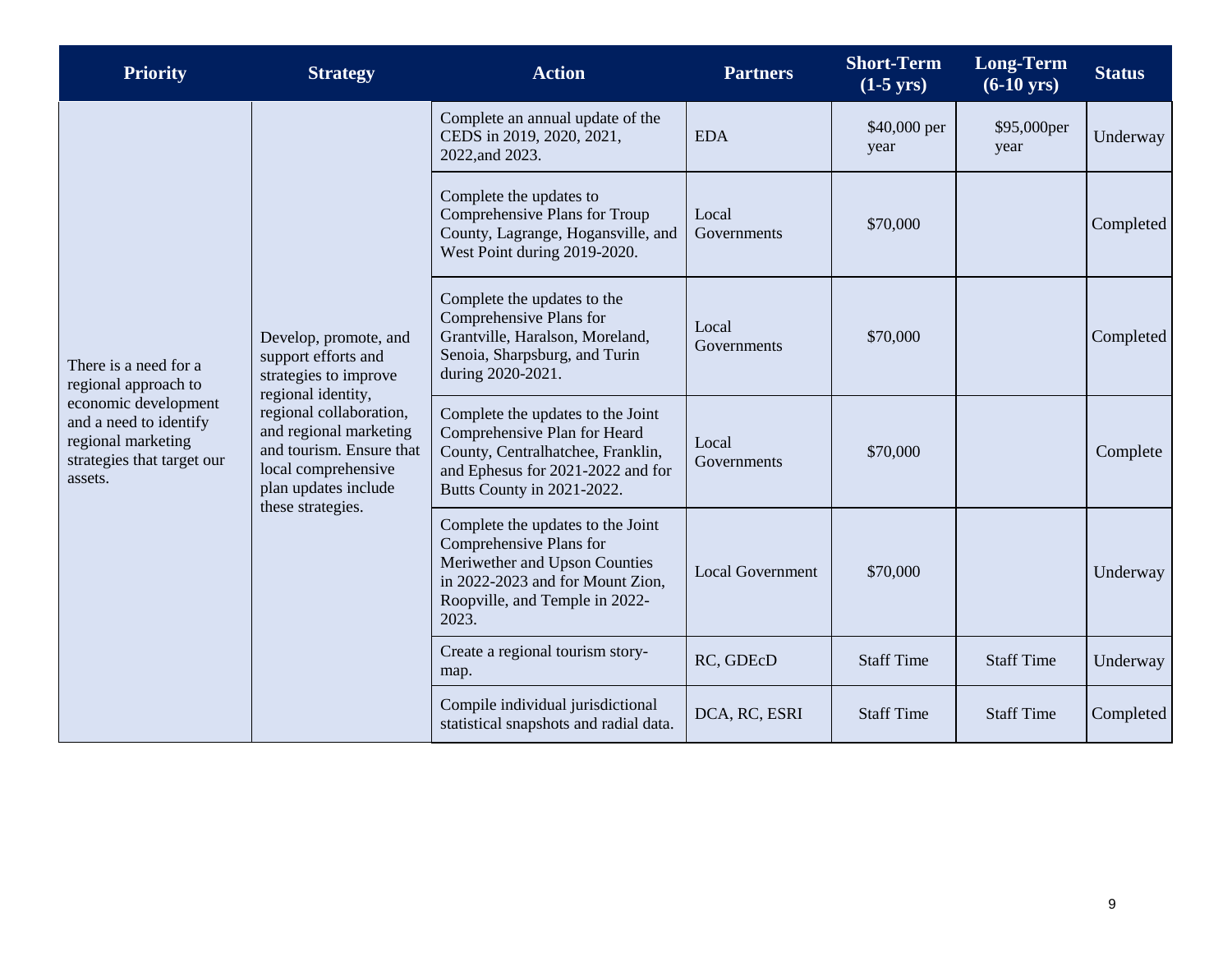| <b>Priority</b>                                                                                                | <b>Strategy</b>                                                                                                                                                         | <b>Action</b>                                                                                                                                                     | <b>Partners</b>              | <b>Short-Term</b><br>$(1-5$ yrs) | <b>Long-Term</b><br>$(6-10 \text{ yrs})$ | <b>Status</b>                                        |
|----------------------------------------------------------------------------------------------------------------|-------------------------------------------------------------------------------------------------------------------------------------------------------------------------|-------------------------------------------------------------------------------------------------------------------------------------------------------------------|------------------------------|----------------------------------|------------------------------------------|------------------------------------------------------|
| There is a high priority<br>need for quality workforce,<br>special needs, and senior<br>housing in our region. | Educate communities of<br>the need for improved<br>housing and the<br>development of<br>sustainable housing<br>initiatives.                                             | Include the need for quality<br>workforce, special needs and senior<br>housing in the local comprehensive<br>plan updates in 2019, 2020, 2021,<br>2022, and 2023. | RC, Local<br>Governments     | Staff time                       |                                          | Underway                                             |
| There is a need for better<br>coordination among<br>governments in our region<br>in all areas of planning.     | Serve as an identifier<br>and monitor of regional<br>issues and opportunities<br>while developing<br>sustainable solutions<br>and/or strategies for goal<br>attainment. | Hold a bi-annual TRRC Regional<br>Issues Forum in 2020 and 2022.                                                                                                  | RC, Local<br>Governments     | \$2,000                          |                                          | Postponed<br>until Fall<br>$2022$ due to<br>COVID-19 |
| There is a need to improve<br>community facilities such<br>as water and sewer<br>infrastructure.               | Identify funding to<br>support infrastructure<br>expansion.                                                                                                             | Hold a bi-annual TRRC Regional<br>Infrastructure Grant & Loan<br>Workshop in 2021 and 2023.                                                                       | RC, EDA, GEFA,<br><b>ARC</b> | <b>Staff time</b>                |                                          | Underway                                             |